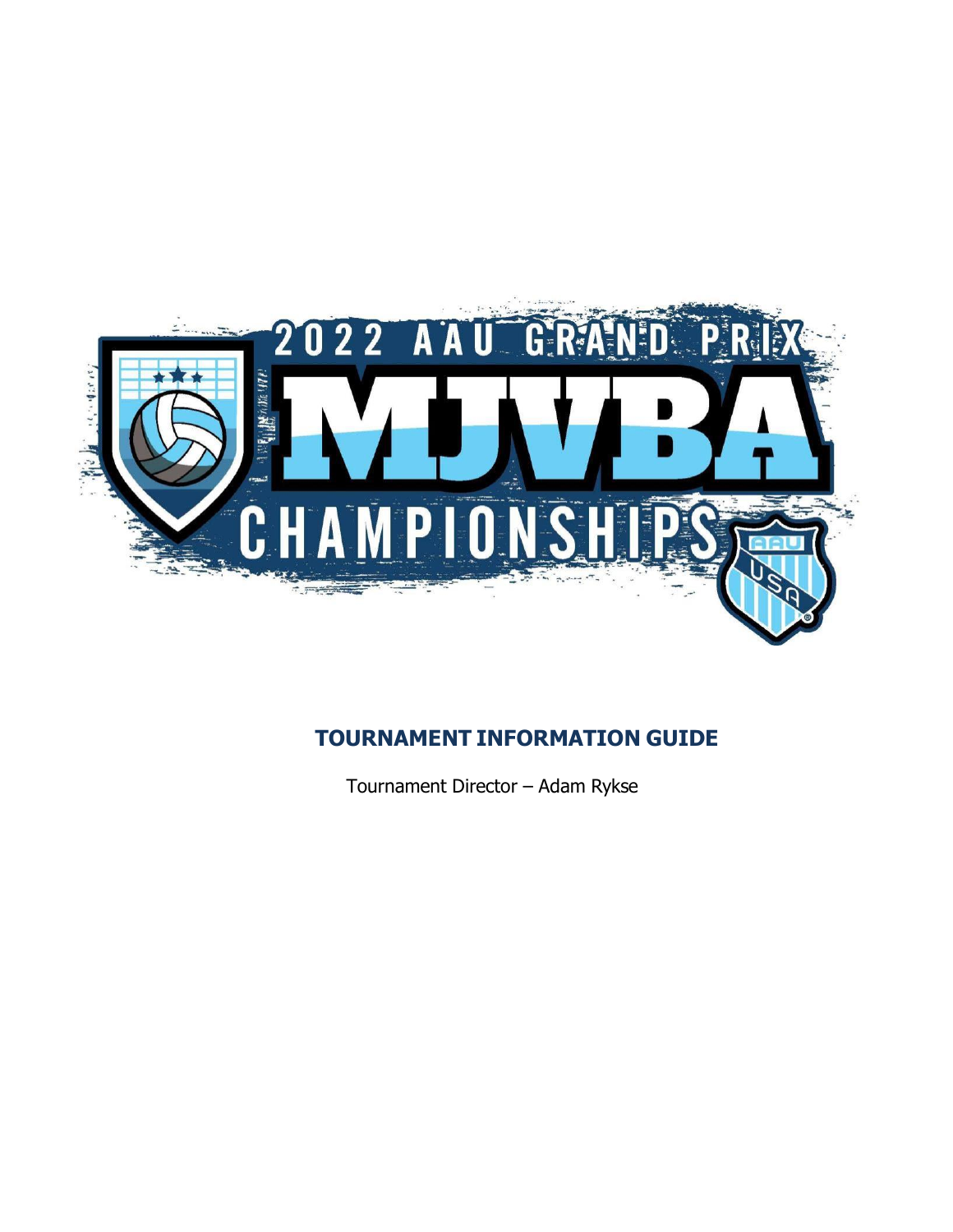## **AAU Partnership**

MJVBA AAU Grand Prix is an AAU Licensed National Event. The first-place team in up to 4 divisions in each age will receive a free/partial entry to the 2022 AAU National Championships or the 2022 Volleyball Festival. The free entry is awarded by the AAU Volleyball Executive Committee and is based on 12 teams in a division or an average of 12 teams in an age group with a minimum of 4 in the division. To be eligible for the free entry, the team must be signed up and compete in the same or lower division at event of their choice. Free entries are team awards may not be passed to another team in your club. If 1st Place does not accept the free entry will be passed to the 2nd place team.

This is a free entry not a bid. AAU Nationals is closed. To use the free entry to AAU Nationals you must be already excepted or on the waitlist if your team gets in the event.

This is a team award and my not be passed to another team in your club

## **Club Directors**

The only acceptable rosters are verified AAU rosters in AES. No handwritten or typed rosters accepted. No Exceptions. No official roster No play!

# **Creating an Official AAU/AES Roster**

- 1. Log into your AES account at www.advancedeventsystems.com. If you do not have an account, you will need to create a Club Director account. If you are provided a message that the club already exists and you are unable to access your club, then contact AES Support for assistance. On the top tabs choose Sports, and then Indoor Volleyball from the drop-down menu.
- 2. On the left navigation, click on "Import" under Data Management.
- 3. Select AAU Import. Note: AAU Import will only be available if you have updated your AAU affiliation within your club details on AES.
- 4. Enter your current AAU Club Code and the individual AAU Non-Athlete Membership ID of your Club Director listed on your AAU account.
- 5. Click "Import".
- 6. If you are missing players or staff that have a current AAU membership, their membership is likely not attached to your AAU club membership in the AAU system. To add additional athletes/staff to your AES account, you may import your AAU information again after the new members have joined AAU/added their club code to their account.
- 7. Click on My Events on the left side of the page. Then click on My Teams next to 2022 MJVBA Championships AAU Grand Prix.
- 8. Add a roster for each of your teams by clicking on Roster next to each team. Be sure to click Save Roster after adding each roster. There should be a Y in the AAU verified column for everyone on your roster which means they have been pulled directly from the AAU website and are verified AAU members. There is no need to email in your rosters as we will pull them from AES for you.

## **Team check-in**

Team check-in will be online. Club directors must log into their AES account to check their teams in. Lindsey will notify Club Directors when on-line check in will be available.

A club or team representative is responsible to check in at their playing site prior to their first match on **Saturday** 

Having your team's roster completed and accurate on AES allows fans to easily identify where a team or athlete is playing. University Athlete also uses the AES rosters for their college recruiting program.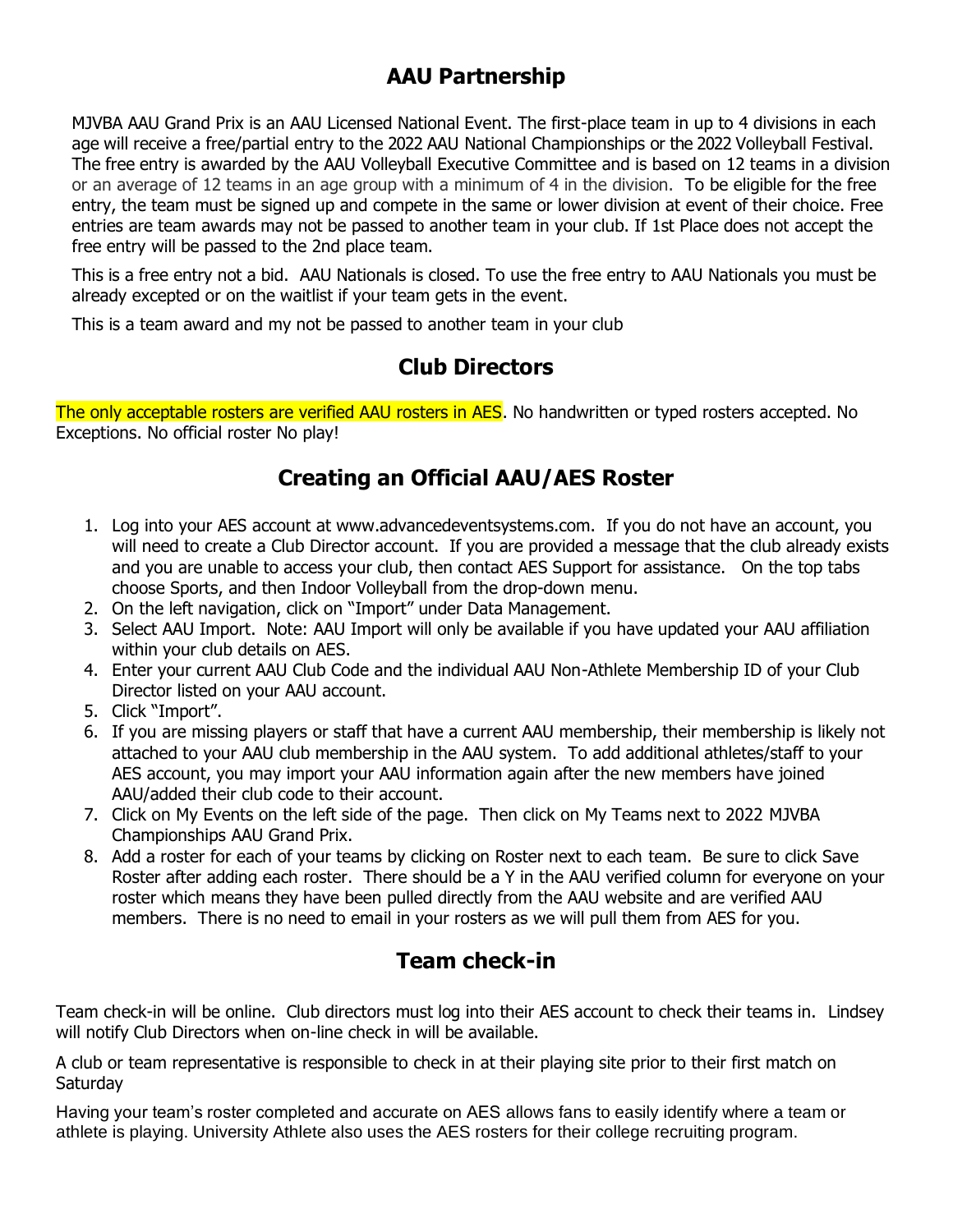## **Tournament Play Schedule**

The entire tournament playing schedule will be posted on [www.advancedeventsystems.com](http://www.advancedeventsystems.com/) and will be updated every hour throughout the day.

## **Match and Forfeit Times**

Matches will begin 10 minutes from the conclusion of the preceding match. Warm-ups may not begin more than 25 minutes ahead of the scheduled match time unless agreed upon by both teams. Wave start times will not be moved up. Subsequent rounds and bracket play matches will be moved up whenever time allows. At the start time, if teams are not ready to play, the opposing team will be awarded one point per minute. After ten minutes, the first game will then be forfeited. The second game and match will also be forfeited after an additional 10 minutes.

## **Work Team Assignments**

- 1. First official will be provided for all matches. Each team is responsible to provide: 1 down official, 2 lines people, 1 official scorekeeper, 1 libero tracker and 2 people for flip score (2 on each court). You are responsible for your own whistles.
- 2. If you are late for your officiating assignment, the same penalties apply as to match and forfeit times. All penalties will be carried over to the following day if necessary. Maximum penalty would be the loss of the first set of your subsequent match. Please check closely to be sure you know the schedule. If you are uncertain, please ask the tournament director at your site. On time means the start of warmups, not match start time.
- 3. It is required that a coach or other adult team representative remains in the game area during team officiating assignments. No food or drink will be allowed on the worktable.
- 4. No cell phones or electronic devices allowed at the worktable. If a player(s) is found to be using a cell phone while working at the table, the official or tournament director may sanction that team up to a 10-point penalty which would be applied to that team's next match.
- 5. During bracket play all losing teams must stay and provide the work team for the following match unless specified differently. The game scheduled on your court may or may not be part of your division. If your match is switched to another court, you are still required to provide the work team. Teams not completing their last work assignment of the tournament will be fined \$100.

### **Format**

- Match play best 2 out of 3 games. First 2 games to 25; deciding game if necessary to 15. No cap on any game. A few divisions may utilize 3 sets to 25.
- All teams advance to a playoff bracket on Sunday. You are scheduled for a minimum of two matches on Sunday. In the event of a tie for teams accepting the free or partial entry to AAU Nationals an extra playoff match may be needed to decide who receives the entry.
- Warm-ups  $(2-4-4)$  2 minutes shared ball handling, 4 minutes each team hitting and serving. Absolutely no ball handling by the team that is off. Off teams are required to help shag for the team that is hitting. Teams refusing to do this will be given a red card prior to the start of the match. Teams must provide their own balls for warm-ups. Balls are not provided.
- Coin flip prior to match will determine side and serve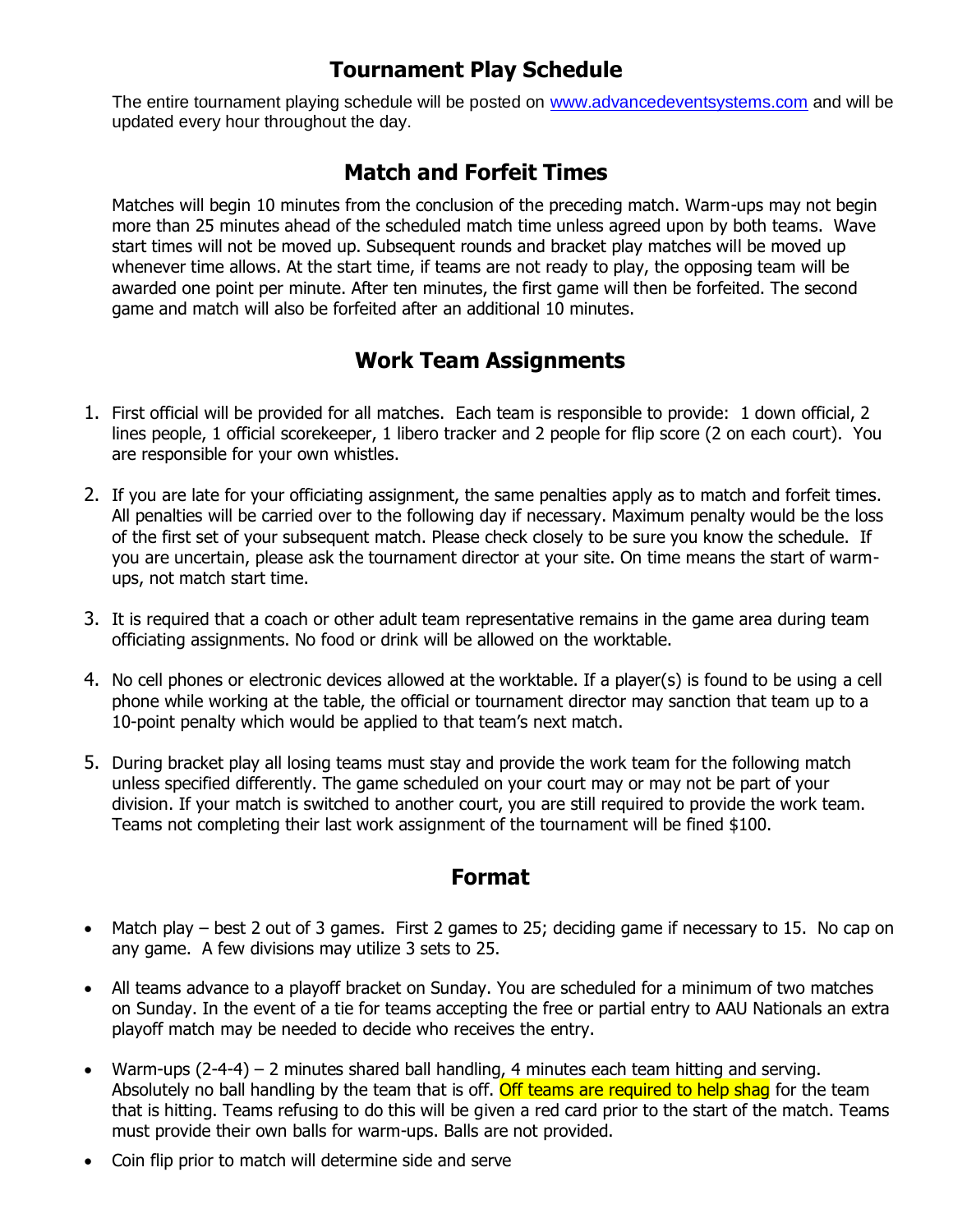## **Protest Procedure**

Protest must be filed at the time of the incident. Only the floor captain may file the protest (or coach in 14's and below). Once the protest is reviewed by the Head of Officials, his ruling is final. Judgment calls may not be protested.

# **Tie breaking Procedures**

There will be **no playoff games** to determine final placement within a pool. All Ties will be broken:

- 1. Two-way ties Head-to-head pool results will always determine the winner.
- 2. Three-way ties
	- Set winning percentage
	- Point percentage within pool play
	- Coin Flip

## **General Rules**

- Only AAU registered members are allowed on the court.
- An AAU registered coach must be on the bench. A team without an AAU registered coach is considered incomplete and may not play.
- Any players, coaches or fans abusing the tournament officials or staff will be removed from the tournament.
- Chairs provided for the score table and team benches must be left in place
- Teams must provide their own warm-ups balls.
- Ball handling is to be done only on the playing courts or practice gym. No pepper in the hallways. No boom boxes or other sound amplification devices are to be used. Violation of this rule is a red card and point to start the match.
- Clean up your team's bench area when you leave. Please respect these facilities so we may continue to use them in the future.

## **Admission**

**All tickets need to be purchased online** www**.**sportwrench.com beginning Wednesday June 1st

- 1 day only \$14/adult. \$9/ages 6-18 & senior citizens (62 & up)
- 2 day (weekend) \$25/adult. \$15/ages 6-18 & senior citizens (62 & up)
- Ages 5 & under are not required to purchase a ticket

## **Facility/Food Rules**

The safety of every player and spectator is a high priority, steps will be taken by our security personnel to ensure this safety of all parents/spectators are limited to a small personal size bag. No large bags, wagons, roll-a-bags etc. will bae allowed in any venue. Be aware that if anything looks suspicious you will be subject to searches by our security team. Anyone refusing a search will not be admitted into the facility.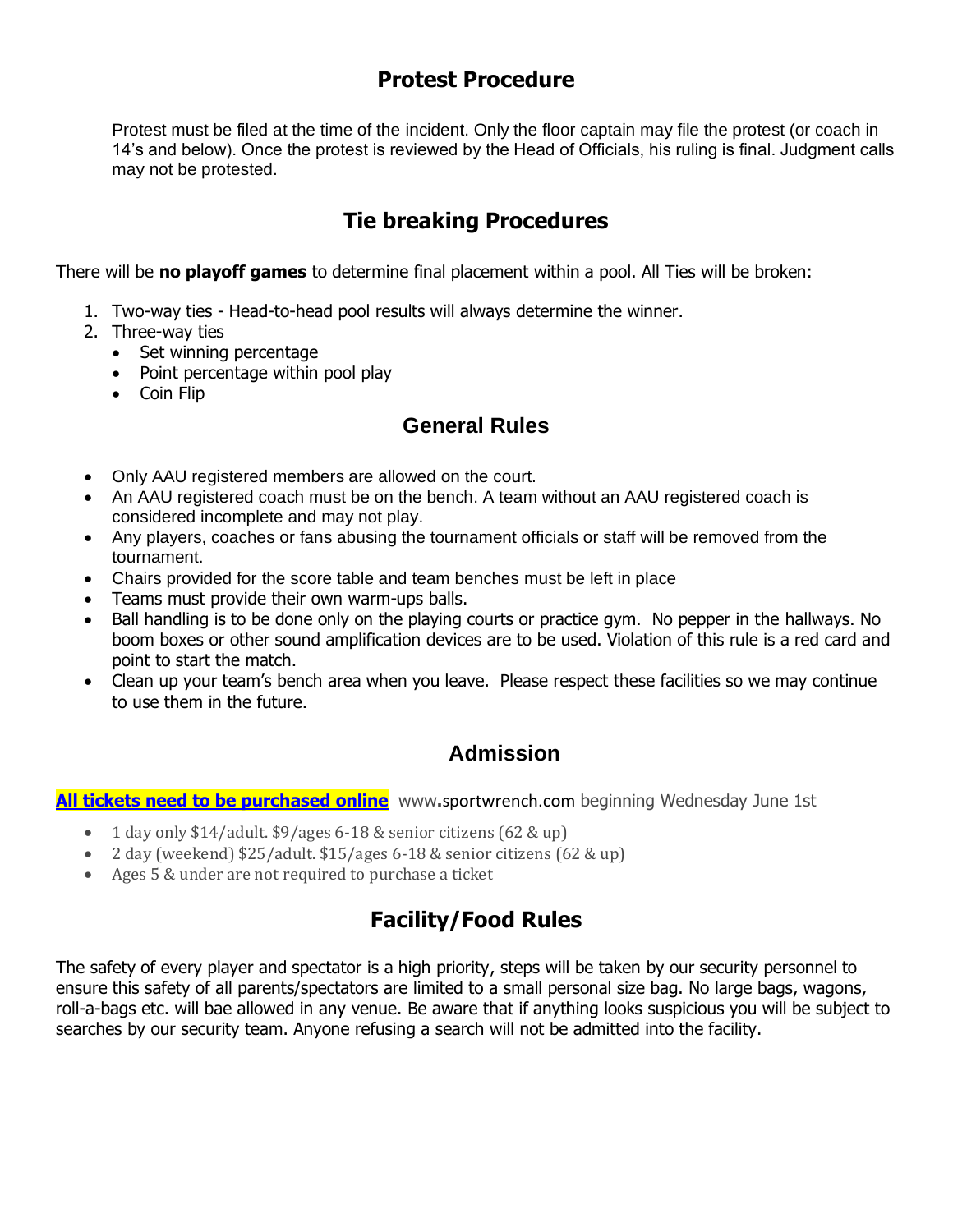#### **To keep a safe clean environment for everyone**

- No Team Tables (You may not bring in your own table).
- No Coolers.
- No outside food or drink allowed in any facility,
- No Hot Drinks allowed in the playing areas
- Players may bring a snack for themselves in their duffle bag. Water/Sports Drinks are permitted in players duffle bags.
- Tailgating is permitted at most sites be sure to clean up after you are finished.
- No smoking on the property of any facility
- No animals in any facility.
- There will be a greater variety of food selections at DeVos Place plus we are working with local restaurants to provide easy and quick lunch options.
- Weather dependent there will be tables on the back riverside patio of DeVos

**Playing Sites -** most sites allow non-marking

DeVos has plenty of seating – no outside Chairs

#### **Location #1**

Devos Place 303 Monroe Ave NW Grand Rapids MI Courts 1-36

### **Location #2**

Grand Valley State University 1 Campus Dr Allendale MI Courts 37-43

### **Location #3**

Courthouse Athletic Center 8895 Byron Commerce Dr SW Byron Center MI Courts 44-51

### **Location #4**

MSA Fieldhouse 5435 28th St. Ct. SE, Grand Rapids MI Courts 52-57

**Location #5** MSA Woodland 2100 28th St Grand Rapids MI Courts 58-63

**Location #6** East Kentwood HS 6230 Kalamazoo Ave SE Kentwood MI Courts 64-67

**Location #7** SOMI (Old South Christian HS) 160 68th St SW Grand Rapids MI Courts 68-70

### **Location #8**

Aquinas College 1700 Fulton St E Grand Rapids MI Courts 71-76

#### **Location #9**

Impact Dynamic 3125 28th St. SW Grandville MI Courts 77-80